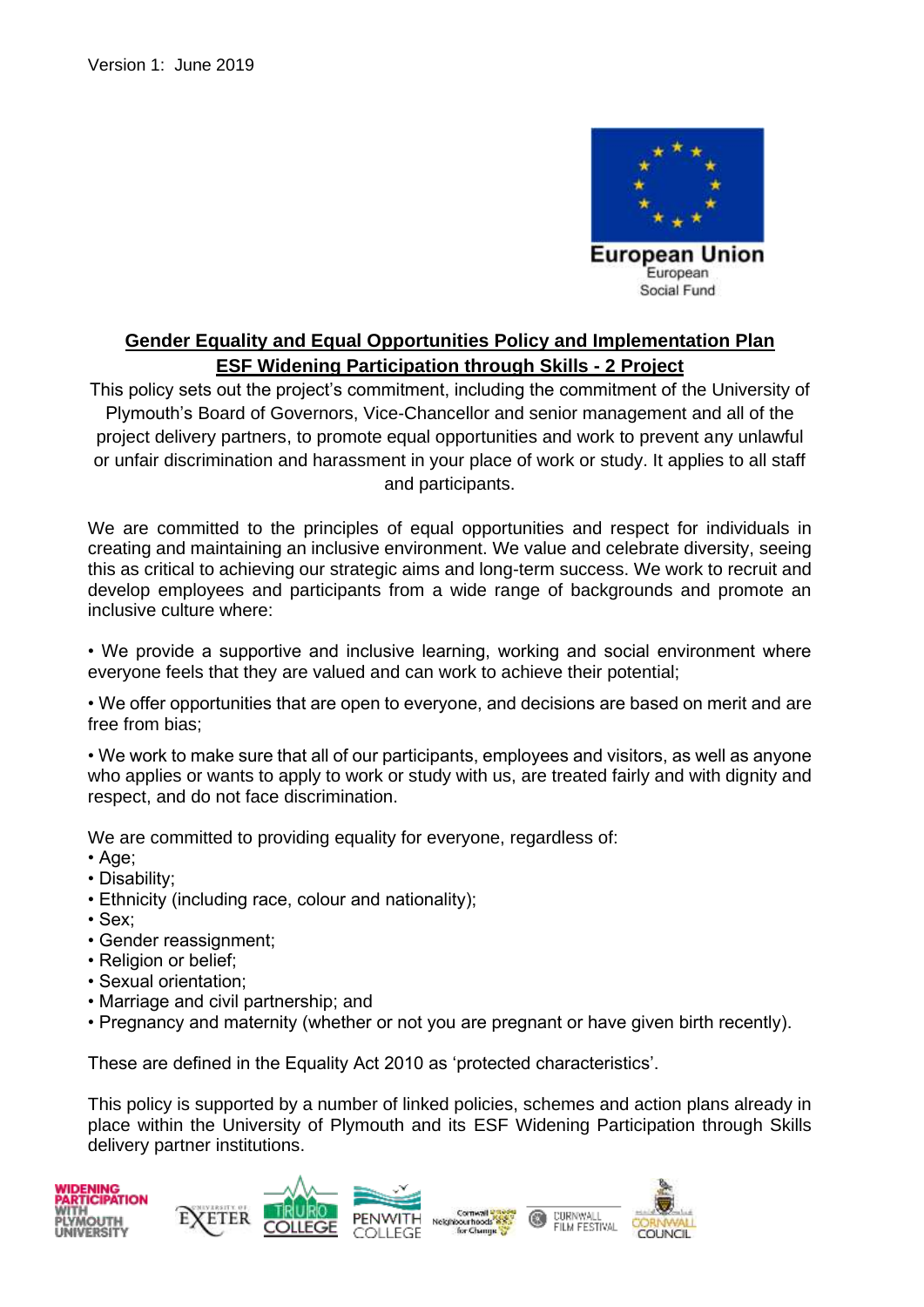In implementing the above policy the ESF Widening Participation project will:

In relation to Compliance we will:

- Commit to compliance with all Equality and Diversity legislation and requirements and secure compliance from partners, e.g. through our agreed protocol with partners, through the procurement process, through contract management and monitoring which will require that all those contracted with the University of Plymouth to deliver provision for the ESF Widening Participation through Skills project have a Gender Equality and Equal Opportunities policy which complies with the Equality Act 2010.
- Lead by example and challenge discrimination, harassment and victimisation; promote equality of opportunity and foster good relations in our day to day work.
- Attend relevant training programmes and those organised by the Managing Authority to ensure that the most appropriate and effective practices are undertaken in the management and delivery of the ESF Widening Participation through Skills project.
- Ensure that all staff involved in implementation of the project have up-to-date training and opportunities for professional development.

In relation to Project Design, Planning and recruitment of participants, we will:

- Design provision which promotes gender equality (along with other quality needs)
- Ensure that training programmes are developed and implemented to reflect the aspirations of participants.

In relation to the delivery of training, we will:

- Provide all ESF Widening Participants through Skills project participants with access to a copy of the Gender Equality and Equal Opportunities Policy and Implementation Plan ensuring that we are communicating our commitments with participants.
- Deliver provision in accessible, flexible, sensitive ways which are appropriate to participants needs and, wherever possible, removing barriers which prevent participation, e.g. identified training is accessible to disabled participants; arranging training to fit in with child-care for part time workers.
- Ensure that learning and support for the project participants takes place in environments where they are free from discrimination, harassment or victimisation and where positive attitudes and relationship are fostered.
- Where appropriate encourage and support women to aspire to careers which are highly paid but remain male-dominated, e.g. science, engineering, technology, in addition to aspiring to well-paid roles in which females traditionally dominate e.g. Health & Social Care.
- Provide opportunities and encourage men and women to gain qualifications.

In relation to our role as an employer, we will:

- Demonstrate our commitment to equality in all aspects of employment, including recruitment, career development, pay, training, promotion and welfare.
- Provide opportunities for flexible part-time working to better meet the needs of women with family responsibilities.
- Through our staff appraisal processes review performance in relation to equality objectives and address any areas for development through staff training.

In relation to communications, we will:









CORNWALL